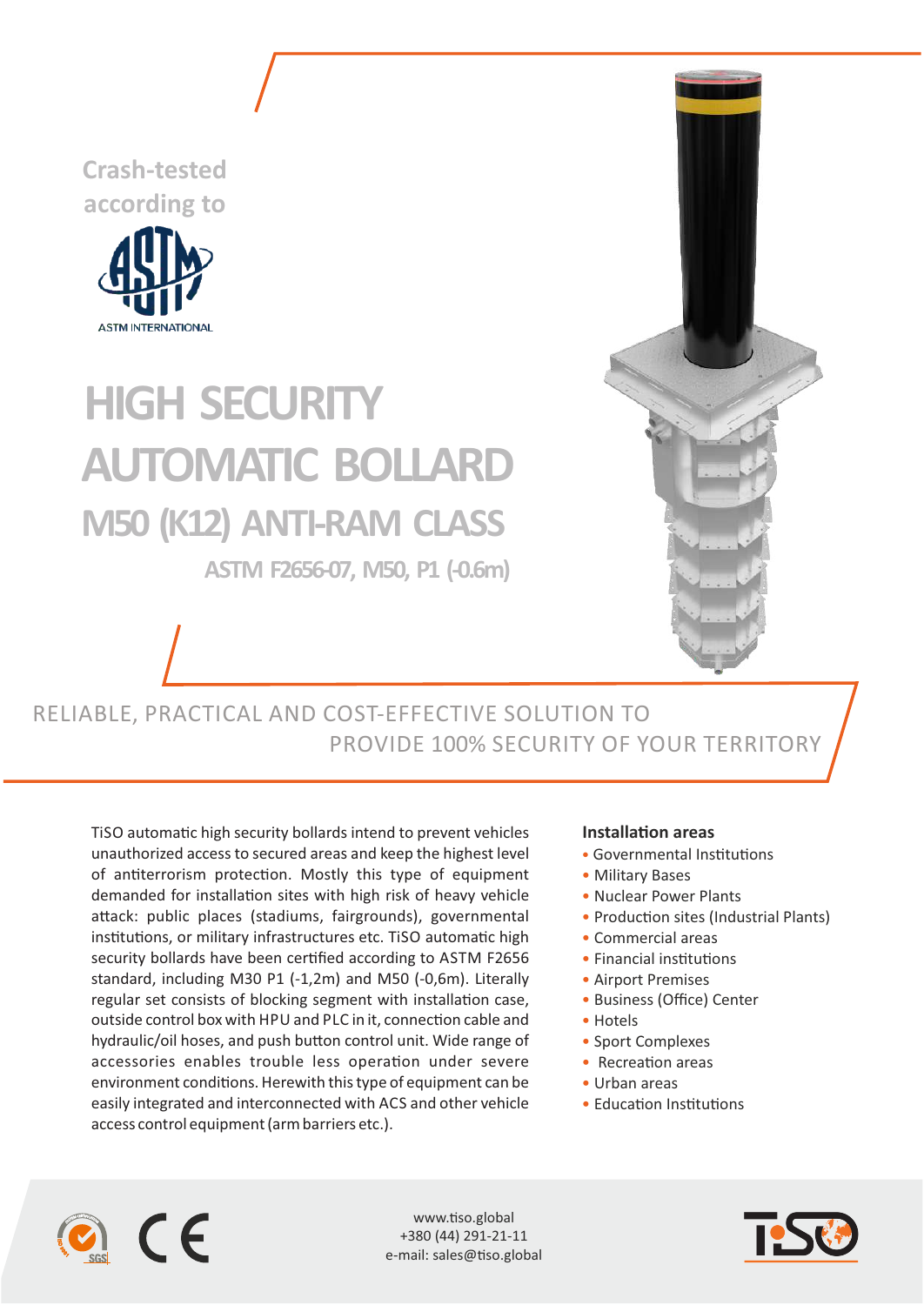



## **TECHNICAL SPECS:**

| Model                               | RB342                                                                                                      |
|-------------------------------------|------------------------------------------------------------------------------------------------------------|
| Drive                               | Hydraulic (external)                                                                                       |
| Tube diameter, mm                   | 325                                                                                                        |
| Tube height, mm                     | 1200                                                                                                       |
| Wall thickness, mm                  | 20                                                                                                         |
| Impact resistance, kJ               | 1845,0                                                                                                     |
| Load per axle, t                    | 15                                                                                                         |
| Rising speed, cm/sec                | $~^{\sim}31$                                                                                               |
| Lowering speed, cm/sec              | $~^{\sim}35$                                                                                               |
| Emergency fast operation (EFO), sec | 1,5                                                                                                        |
| Operating temperatures*, °C         | $-40/+60$                                                                                                  |
| Power supply                        | 3 phase 400 V, 50/60 Hz                                                                                    |
| Protection level                    | IP 67 for Bollard<br>IP 54 for control box                                                                 |
| Tube materials                      | Galvanized and powder coated tube (any RAL up on request)<br>Stainless steel sleeve / casing up on request |

 $*$  for temperatures lower than -10 $^{\circ}$  C use the heating device for temperatures higher than +40° C use the cooler device



www.tiso.global +380 (44) 291-21-11 e-mail: sales@tiso.global